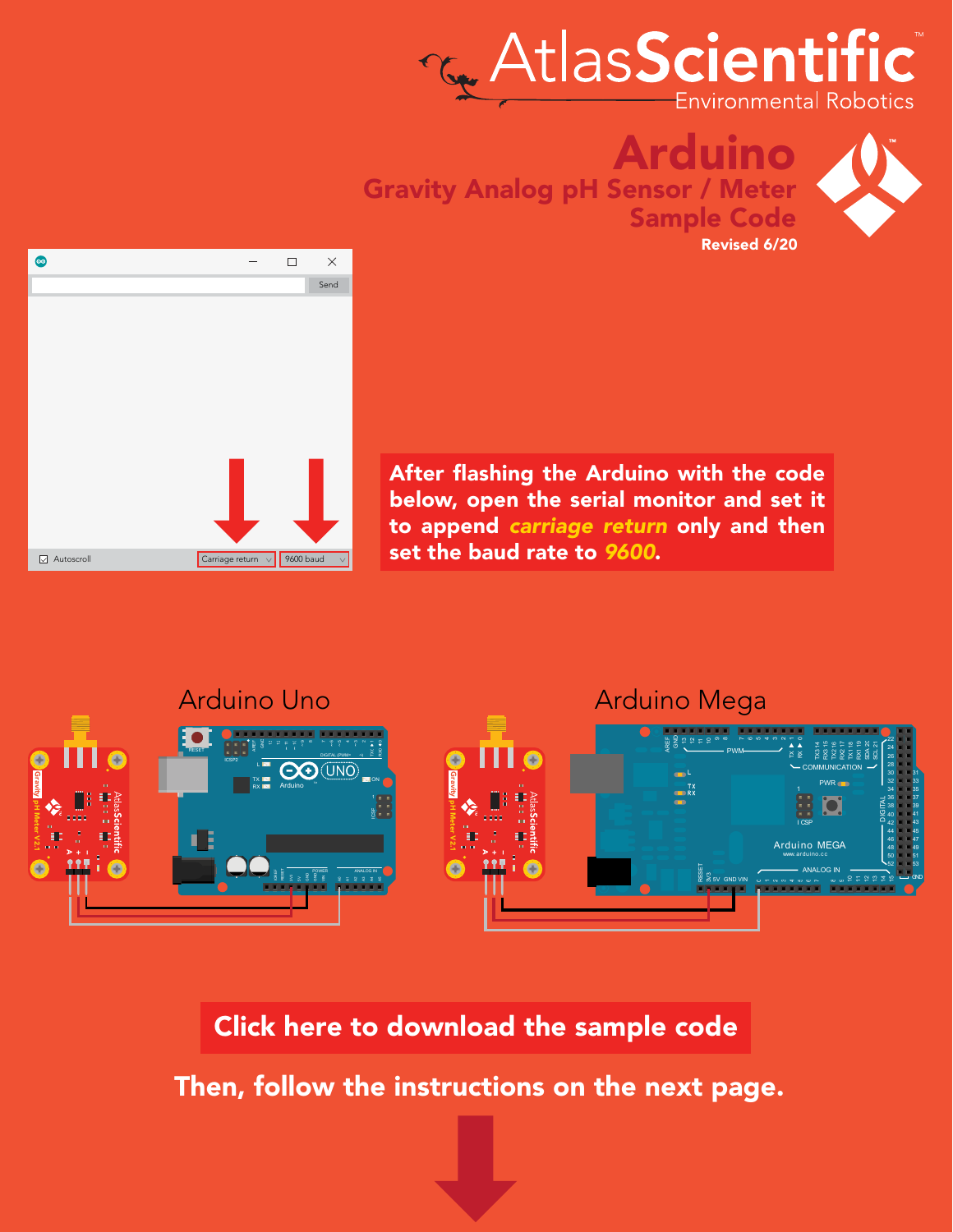## Step 1

Download zipped library file, either from the cover page or by clicking [HERE.](https://www.atlas-scientific.com/files/atlas_gravity.zip)

# Step 2

Move the *Atlas\_gravity.zip* file to: *Program Files(x86)* > *Arduino* > *Libraries*

| $\mathcal{N}_{\mathbf{q}}$<br>Name | Date modified       |
|------------------------------------|---------------------|
| Ų<br>Atlas_gravity.zip             | 6/3/2019 11:02 AM   |
| .keep                              | 3/15/2019 3:16 PM   |
| WiFi                               | 3/8/2016 3:25 PM    |
| TFT                                | 10/26/2017 10:30 PM |
| Temboo                             | 3/13/2017 12:24 AM  |
| Stepper                            | 3/8/2016 3:37 PM    |
| SpacebrewYun                       | 8/25/2016 4:36 PM   |
| Servo                              | 11/21/2018 3:13 PM  |
| SD                                 | 11/22/2018 2:48 PM  |
| RobotlRremote                      | 8/18/2017 11:25 AM  |
| Robot_Motor                        | 8/18/2017 12:11 PM  |
| Robot_Control                      | 8/18/2017 11:29 AM  |
| Mouse                              | 3/8/2016 5:04 PM    |
| LiquidCrystal                      | 8/10/2017 10:26 AM  |
| Keyboard                           | 5/9/2018 10:02 AM   |
| <b>GSM</b>                         | 10/2/2017 4:32 PM   |
| Firmata                            | 4/15/2018 7:29 PM   |
| <b>Ethernet</b>                    | 7/26/2018 11:37 AM  |
| Esplora                            | 5/20/2015 5:10 PM   |
| <b>Bridge</b>                      | 12/7/2017 6:39 PM   |
| Adafruit_Circuit_Playground        | 7/17/2018 6:10 PM   |